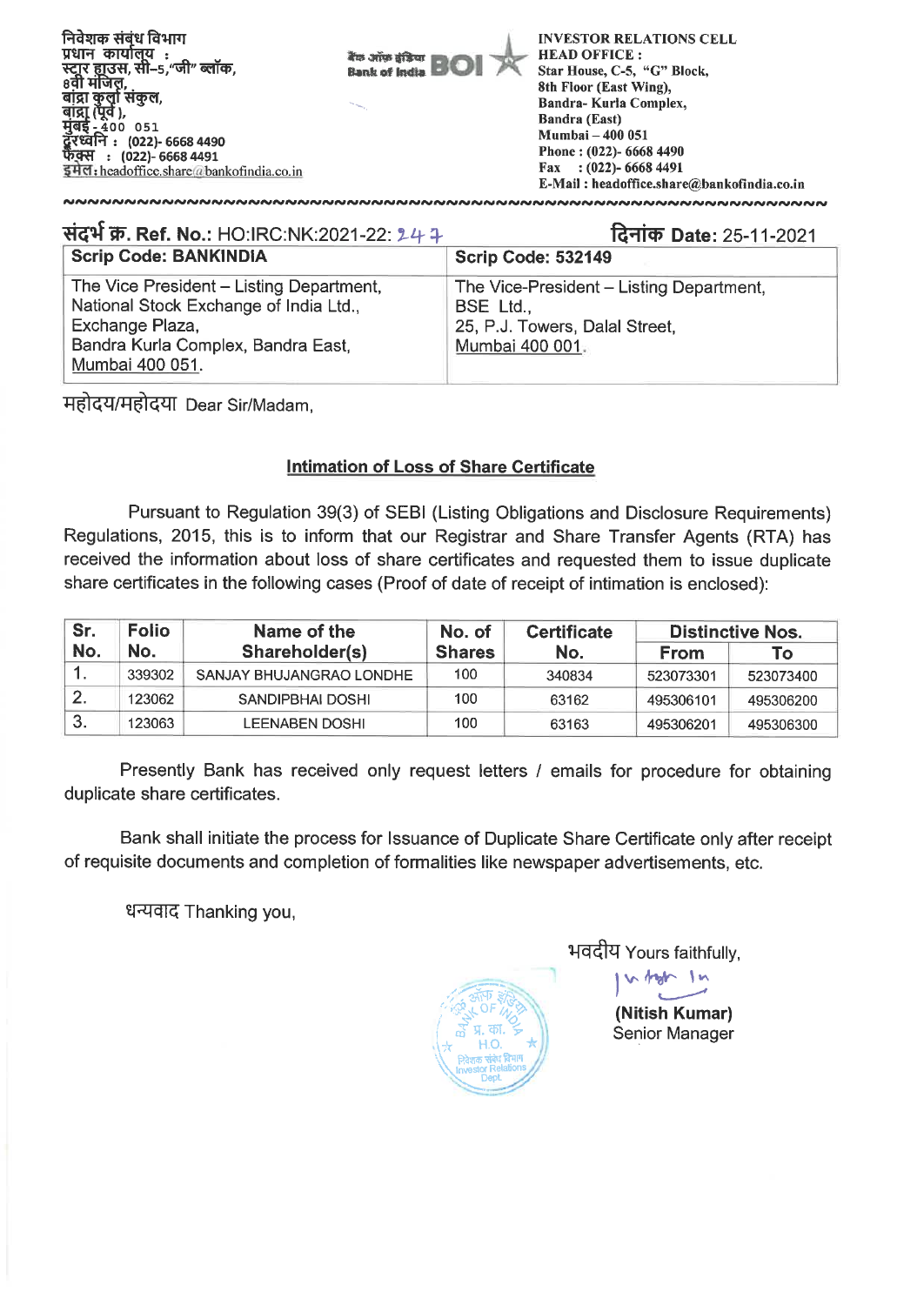#### **Investor Relations Department**

| From:               | bssduplicate@bigshareonline.com                                                                                    |
|---------------------|--------------------------------------------------------------------------------------------------------------------|
| Sent:               | Wednesday, November 24, 2021 1:12 PM                                                                               |
| To:                 | Rajesh Venkataraj Upadhya; Investor Relations Department                                                           |
| Cc                  | ganesh@bigshareonline.com; jibu@bigshareonline.com;<br>bhagwan@bigshareonline.com; Bssduplicate@Bigshareonline.Com |
| Subject:            | Duplicate Share Intimations Received On: 20211124 BANK OF INDIA - EQUITY Folio<br>no: 339302                       |
| <b>Attachments:</b> | 552012.pdf                                                                                                         |

|                 |  | CAUTION: This email originated from a source outside Bank of India. Do not click |  |  |  |  |  |  |
|-----------------|--|----------------------------------------------------------------------------------|--|--|--|--|--|--|
|                 |  | on links or open attachments unless you recognize the sender and you know the    |  |  |  |  |  |  |
| content is safe |  |                                                                                  |  |  |  |  |  |  |

Dear Sir/Ma'am,

Please be informed that in terms of the provisions of the SEBI (LODR) Regulations, 2015, the Company is required to submit information regarding loss of share certificates and issue of duplicate certificates, to the stock exchange within two days of its getting information. Further, the said intimation has to be filed only through the mode of NEAPS filing for NSE and on listing.bseindia.com for BSE and not via hard copy submission.

Accordingly, we are sharing herewith the receipt of the following request for loss of share certificate of the Company by shareholders, to enable you to comply with the said regulatory requirement within the timelines prescribed.

| Client Name                      | Cert.<br>No | Dist. No<br>From | Dist. NO. | Folio<br>No. | Quantity | Name                               | JP | JF |
|----------------------------------|-------------|------------------|-----------|--------------|----------|------------------------------------|----|----|
| BANK OF INDIA -<br><b>EQUITY</b> | 340834      | 523073301        | 523073400 | 339302       | 100      | SANJAY BHUJANGRAO<br><b>LONDHE</b> |    |    |

Should you have any queries in respect of the aforesaid instruction kindly revert back.

Regards,

Bigshare Services Pvt. Ltd.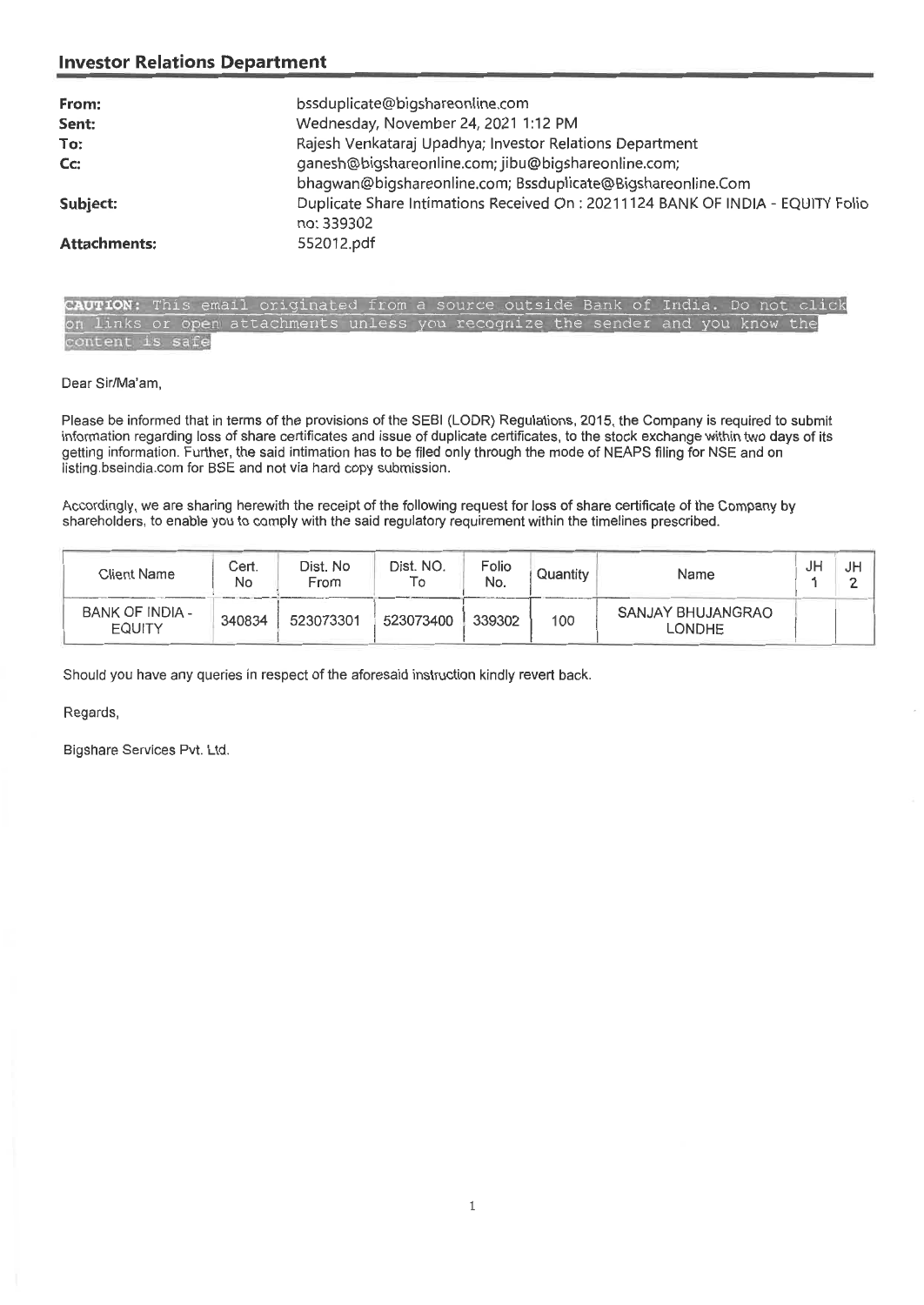# 552012 **OSLARE SERVICE PVILLI** Sulfaulto La Breation 2 4 NOV 2021 Sion.

**Londhe Rekha Sanjay Sr No 56/6 A Flat No 201 Radheya Apartment Tilekar Nagar Near Iskon Temple Pune 411048 Date - 20/11/2021** 

**Big Share Services Pvt. Ltd** 

**Unit - Bank of India** 

**From,** 

**Mumbai** 

**To,** 

**Sub. - Transmission cum duplicate shares certificate Folio no. - 339302 QTY - 100** 

**Sir,** 

**I am Londe Rekha Sanjay, the undersigned Legal heir late Sanjay Bhujangrao Londhe,**  who expired on  $1 - 1 - 2\ell$ <sup>1</sup> **7 (Photo copy of death certificate enclosed) and while shifted my residence the Shares Certificate is/ last/misplaced.** 

**Please send me the procedure Transmission cum duplicate shares certificate these shares in my name to my above mentioned address.** 

**Thanking you,** 

**Yours Faithfully,** 

R.S. Jonethe  $\frac{7058}{7058}$ <sup>7</sup> 8 6 <sup>c</sup>  $\frac{36}{5}$ **Londe Rekha Sanjay** 

- **Pan card Xerox with self attested.**
- **Photo copy of death certificate Xerox attached.**
- **Address proof of Aadhar Card Xerox with self attested.**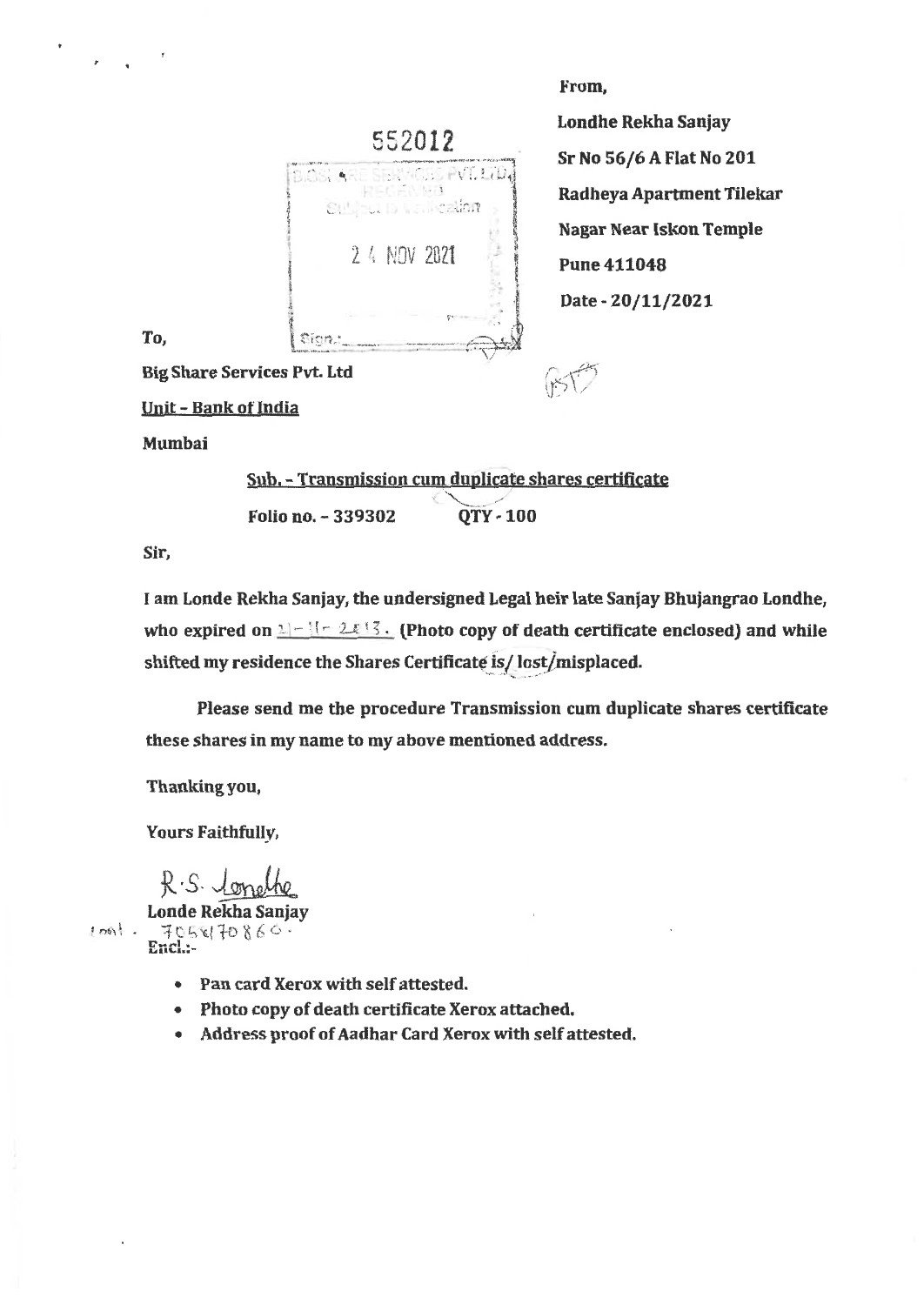#### **Investor Relations Department**

| From:               | bssduplicate@bigshareonline.com                                                 |
|---------------------|---------------------------------------------------------------------------------|
| Sent:               | Thursday, November 25, 2021 10:38 AM                                            |
| To:                 | Rajesh Venkataraj Upadhya; Investor Relations Department                        |
| Cc:                 | ganesh@bigshareonline.com; jibu@bigshareonline.com;                             |
|                     | bhagwan@bigshareonline.com; bssduplicate@bigshareonline.com                     |
| Subject:            | Duplicate Share Intimations Received On : 20211125 BANK OF INDIA - EQUITY Folio |
|                     | no: 123062                                                                      |
| <b>Attachments:</b> | 552168.pdf                                                                      |

**UTION:** This email originated from a source outside Bank of India. Do not click on links or open attachments unless you recognize the sender content is safe

Dear Sir/Ma'am,

Please be informed that in terms of the provisions of the SEBI (LODR) Regulations, 2015, the Company is required to submit information regarding loss of share certificates and issue of duplicate certificates, to the stock exchange within two days of its getting information. Further, the said intimation has to be filed only through the mode of NEAPS filing for NSE and on listing.bseindia.com for BSE and not via hard copy submission.

Accordingly, we are sharing herewith the receipt of the following request for loss of share certificate of the Company by shareholders, to enable you to comply with the said regulatory requirement within the timelines prescribed.

| Client Name              | Cert. No I | Dist. No From   Dist. NO. To   Folio No.   Quantity |           |        |     | Name             | JH2 |
|--------------------------|------------|-----------------------------------------------------|-----------|--------|-----|------------------|-----|
| BANK OF INDIA - EQUITY ! | 63162      | 495306101                                           | 495306200 | 123062 | 100 | SANDIPBHAI DOSHI |     |

Should you have any queries in respect of the aforesaid instruction kindly revert back.

Regards,

Bigshare Services Pvt. Ltd.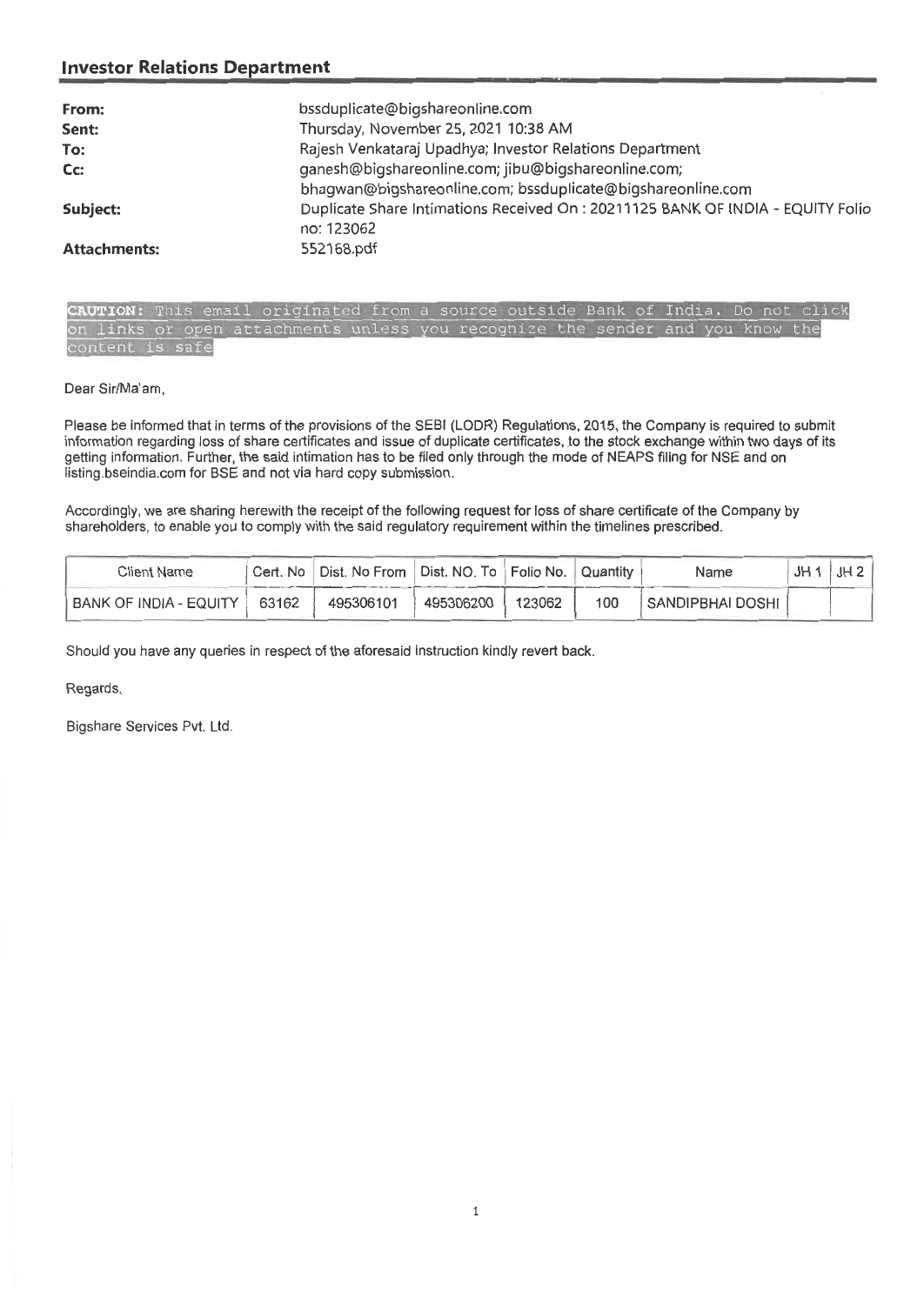

**SANDIPKUMAR GOVINDLAL DOSHI. 21, VRUNDAVAN SOCIETY, DAKOR-38225**   $\mathcal{L}$ **21-11-2021** 

**TO, BIGSHARE SERVICES PVT. LTD MUMBAI.** 

**SUB.: ISSUE DUPLICATE CERTIFICATE OF SHRE OF FOLIO NO.123062** 

## **DEAR SIR, 552168**

**WE HAVE BEEN LOST/MISPLACED THE SHARE CERTIFICATE OF BANK OF INDA, FOLIO NO. 123062, CERTI. NO. AND DISTINCTIVE NO. FROM TO. WE LAST GOT DEVIDENT ON 24-07-2015 THROUGH ECS.** 

**AS YOUR MAIL ON NOV.11,2021 AND YOUR INFORMATION TO KEEP CERTIFICATE & DISTINCTIVE NOS. BLANK IN AFFIDEVIT FOR SIGNATURE, WE ENCLOSE THE ALL REQUIRED DOCCUMENTS WHICH YOU NEED TO ISSUE DUPLICATE SHARE CERTIFICATE OF FOLIO NO. 123062 OF BANK OF INDIA..** 

**PLESE DO NEEDFUL FOR THE SAME.** 

**CONTECT NO. +91 8735879595,** 

**EMAIL : sandeepdkr@gmail.com** 



**ATTECHEM ENT :** 

**1) AFFIDEVIT OF SIGNATURE CHANGE (100/- NON JUDICIIAL STAMP)** 

**2) COPY OF SELF ATTESTED ELECRTICITY BILL** 

**3) COPY OF SELF ATTESTED PAN CARD** 

**4) CERTIFICATE OF SIGNATURE VERIFICATION BY BANK OF INDIA** 

**5) CANCLLED CHEQUE WITH PRE PRINTED NAME** 

**R•D•**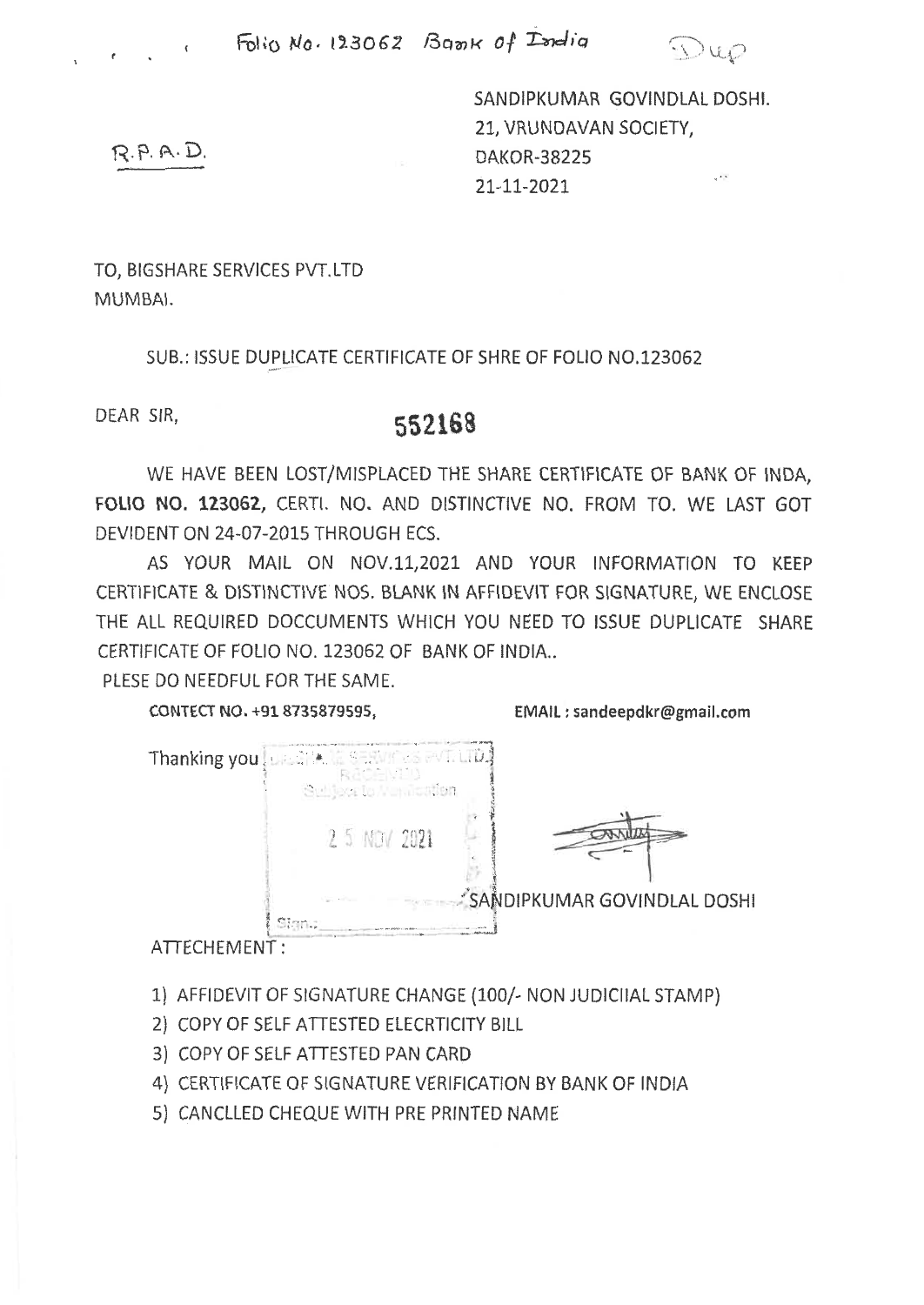#### **Investor Relations Department**

| bssduplicate@bigshareonline.com                                                |
|--------------------------------------------------------------------------------|
| Thursday, November 25, 2021 10:39 AM                                           |
| Rajesh Venkataraj Upadhya; Investor Relations Department                       |
| ganesh@bigshareonline.com; jibu@bigshareonline.com;                            |
| bhagwan@bigshareonline.com; bssduplicate@bigshareonline.com                    |
| Duplicate Share Intimations Received On: 20211125 BANK OF INDIA - EQUITY Folio |
| no: 123063                                                                     |
| 552169.pdf                                                                     |
|                                                                                |

 $click$ CAUTION: This email originated from a source outside Bank India.  $D^{\circ}$ not. on links or open content is safe

Dear Sir/Ma'am,

Please be informed that in terms of the provisions of the SEBI (LODR) Regulations, 2015, the Company is required to submit information regarding loss of share certificates and issue of duplicate certificates, to the stock exchange within two days of its getting information. Further, the said intimation has to be filed only through the mode of NEAPS filing for NSE and on listing.bseindia.com for BSE and not via hard copy submission.

Accordingly, we are sharing herewith the receipt of the following request for loss of share certificate of the Company by shareholders, to enable you to comply with the said regulatory requirement within the timelines prescribed.

| Client Name            |       | Cert. No   Dist. No From   Dist. NO. To   Folio No. |           |        | Quantity | Name           | JH2 |
|------------------------|-------|-----------------------------------------------------|-----------|--------|----------|----------------|-----|
| BANK OF INDIA - EQUITY | 63163 | 495306201                                           | 495306300 | 123063 | 100      | LEENABEN DOSHI |     |

Should you have any queries in respect of the aforesaid instruction kindly revert back.

Regards,

Bigshare Services Pvt. Ltd.